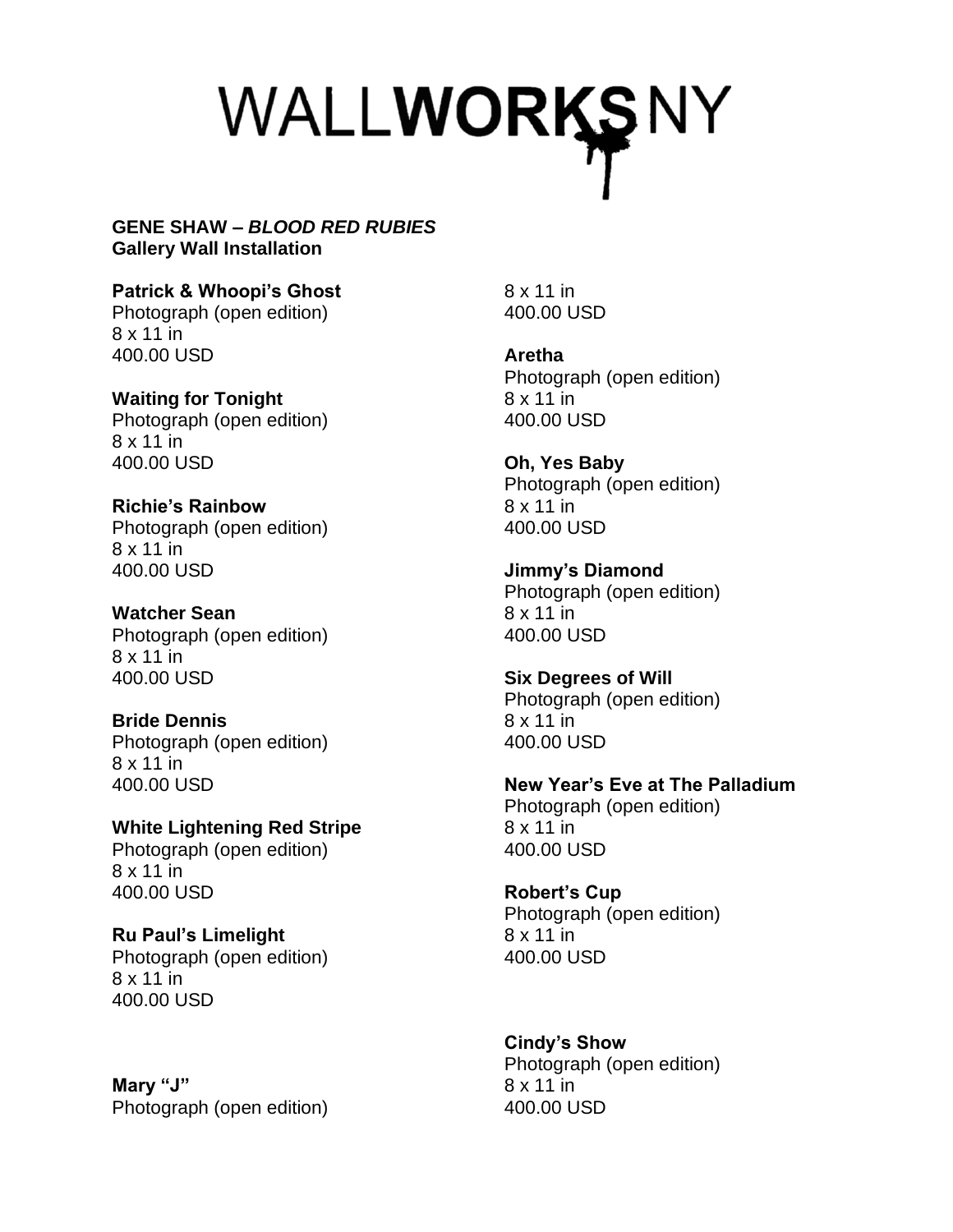## WALLWORKSNY

**Suck This** Photograph (open edition) 8 x 11 in 400.00 USD

**Bruce and Bono** Photograph (open edition) 8 x 11 in 400.00 USD

**Freddie's Piece** Photograph (open edition) 8 x 11 in 400.00 USD

**More Champagne??? Yes!!!** Photograph (open edition) 8 x 11 in 400.00 USD

**Forever Now?** Photograph (open edition) 8 x 11 in 400.00 USD

**Struthers** Photograph (open edition) 8 x 11 in 400.00 USD

**Fresh Brando** Photograph (open edition) 8 x 11 in 400.00 USD

**Sonic Bambatta** Photograph (open edition) 8 x 11 in 400.00 USD

**Sold Out**

Photograph (open edition) 8 x 11 in 400.00 USD

**Sing Mark** Photograph (open edition) 8 x 11 in 400.00 USD

**Snoop and Tupac** Photograph (open edition) 8 x 11 in 400.00 USD

**Diddy** Photograph (open edition) 8 x 11 in 400.00 USD

**Salt, Pepa & Spin** Photograph (open edition) 8 x 11 in 400.00 USD

**Mr. Smith** Photograph (open edition) 8 x 11 in 400.00 USD

**Buddy** Photograph (open edition) 8 x 11 in 400.00 USD

**Eddie V** Photograph (open edition) 8 x 11 in 400.00 USD

**Dylan at Irving** Photograph (open edition) 8 x 11 in